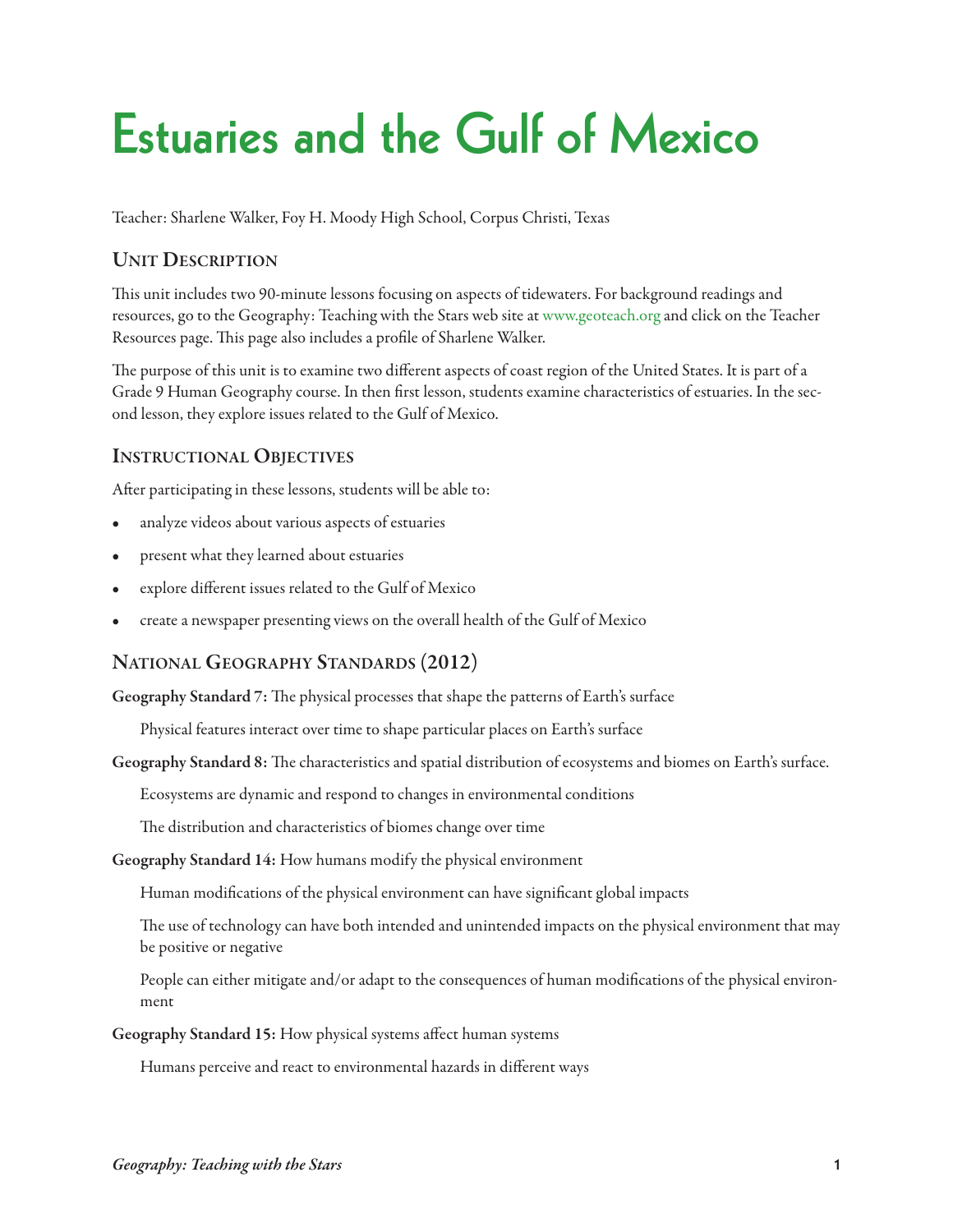Geography Standard 16: The changes that occur in the meaning, use, distribution, and importance of resources.

The spatial distribution of resources affects patterns of human settlement and trade.

Policies and programs that promote the sustainable use and management of resources impact people and the environment.

# **Materials anD aDvance preparation**

All materials you need to conduct these lessons are provided in this guide, accessible via links contained in the guide, or available in most classrooms. The following is a list of the materials used in this lesson, along with some suggestions for preparing them for use.

#### **lesson one: estuaries**

A copy of the **video analysis chart** for each student. (Students will be working in groups of 4–5)

Links to short videos dealing with various aspects of estuaries. These are available from the National Oceanic and Atmospheric Administration, National Estuarine Research Reserve System site at [http://estuaries.noaa.gov/Estu](http://estuaries.noaa.gov/Estuarylive/VideoGallery.aspx?ID=2)[arylive/VideoGallery.aspx?ID=2.](http://estuaries.noaa.gov/Estuarylive/VideoGallery.aspx?ID=2) Each group views a different video. Some examples are:

- Plants (Circle of Life)
- Estuaries: Defining Our Terms
- Estuary Basics (Marsh Plants)
- So What is an Estuary, So Now You Know
- Sea Grass PSA

Computers for groups to use in viewing videos.

Poster boards and markers for use by groups in creating posters synthesizing what they learned from watching the videos.

#### **lesson two: e Gulf of Mexico**

A copy of the **information chart** for each student. (Students will be working in expert groups of 4-6)

A copy of an article dealing with the Gulf of Mexico for each member of an expert group. Each expert group examines a different article. Here are some possible articles, they are all accessible on the Internet.

- Tiger Shrimp Hunted in Gulf, San Antonio Express-News, March 1, 2012
- Dead zone as big as Massachusetts along the coats of Louisiana and Texas, scientists say. New Orleans Times-Picayune, August 5, 2010.
- How Hurricane Season Might Impact Gulf of Mexico Oil Production—Analysis, U.S. Energy Information Administration, June 15, 2011
- Gulf of Mexico Oil Spill: After the Kill, *The Economist*, September 23, 2010.
- Oil spill damage spreads though Gulf economies, CNN Money, June 1. 2010.

Access to the newspaper template for each expert group. Available at [http://newspapertemplate.net/newspaper](http://newspapertemplate.net/newspaper-template-for-word)[template-for-word](http://newspapertemplate.net/newspaper-template-for-word)

Computers for the expert groups to use to create their newspapers.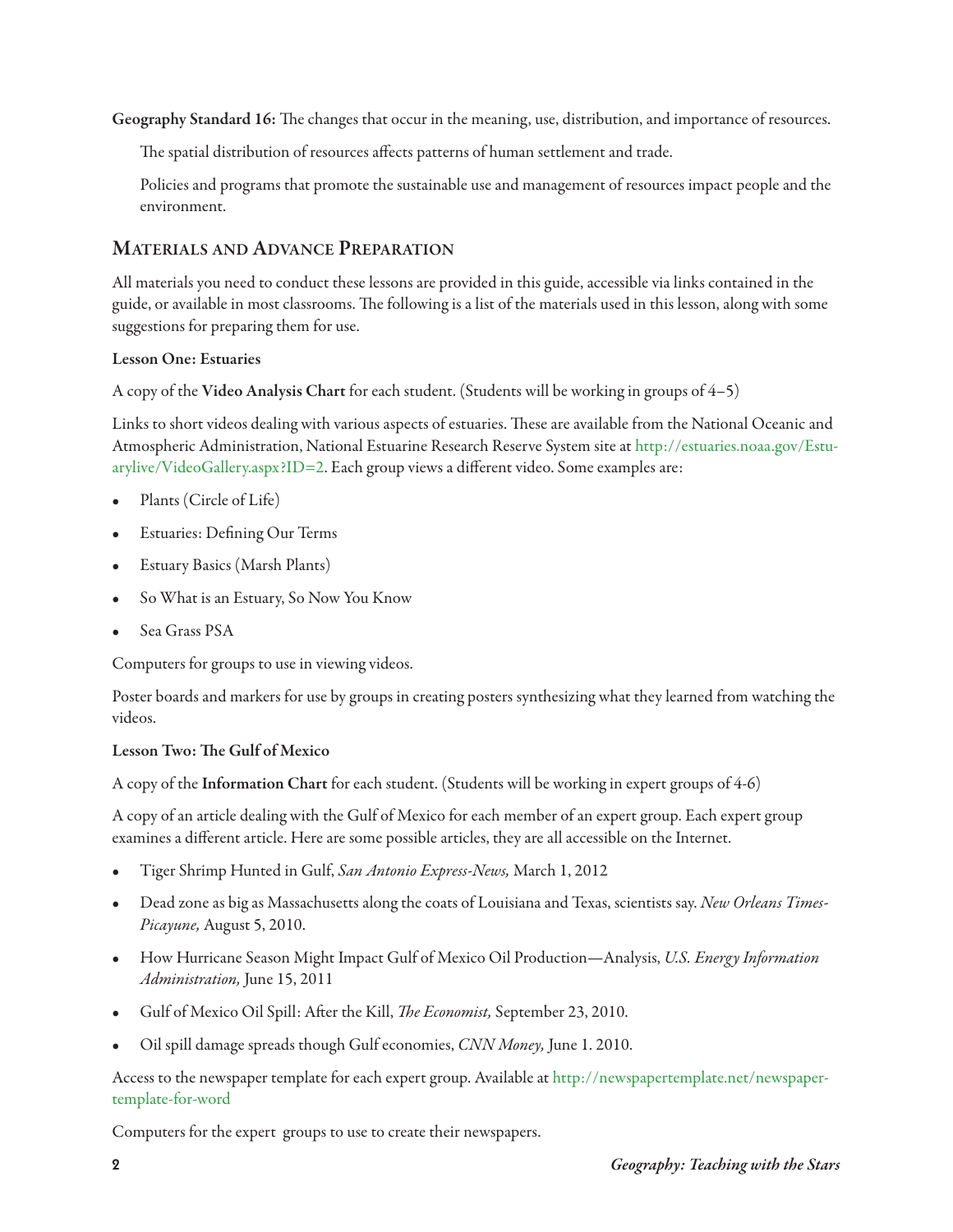# **Lesson One: Estuaries**

(two class periods)

#### **openinG the lesson**

- 1. Indicate to students that in this lesson they will work in groups to view a video about estuaries and then develop a presentation about their video to share with the class. Each group will view a different video.
- 2. Divide the class into groups of four or five students each. Assign a video and a computer to each group. Distribute a copy of the **video analysis chart** handout to each student. Indicate to students that they should use the handout to record what they learn about estuaries from their assigned video.

### **DevelopinG the lesson**

- 3. Have the groups watch their assigned videos and record what they learn on their analysis forms. Encourage group members to share what they are learning from the video. You might want to monitor their progress.
- 4. When students have had time to view the video and fill out their forms, ask them to begin to design and create their posters and decide what role each group member will have in presenting the posters. You should monitor their progress, ask questions, and make suggestions, as necessary.

### **conclUDinG the lesson**

5. Have each group make its presentation. Encourage other students to ask questions of the presenters. You may want to ask questions of the presenters yourself or add to their presentations.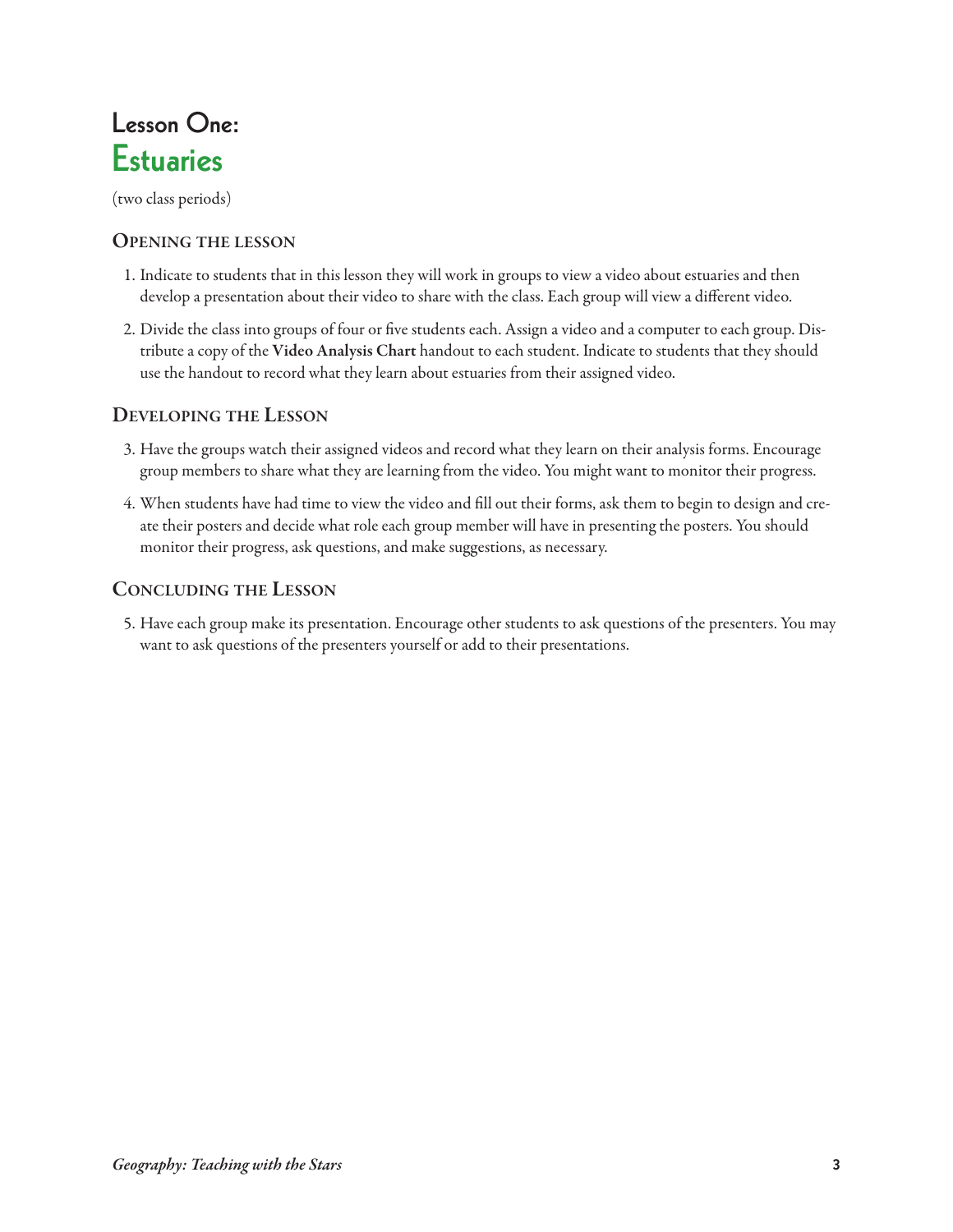# **Video Analysis Chart**

| Title of Video  |                      |
|-----------------|----------------------|
| Key Terms       | A-                   |
|                 | $\rm B$ -            |
|                 | $\mathsf{C}\text{-}$ |
|                 | $\mathbf{D}$ -       |
| Main Topic      |                      |
| Facts           |                      |
| Facts           |                      |
| Facts           |                      |
| Facts           |                      |
| Facts           |                      |
| Facts           |                      |
| Summarize Facts |                      |
|                 |                      |
|                 |                      |
|                 |                      |
|                 |                      |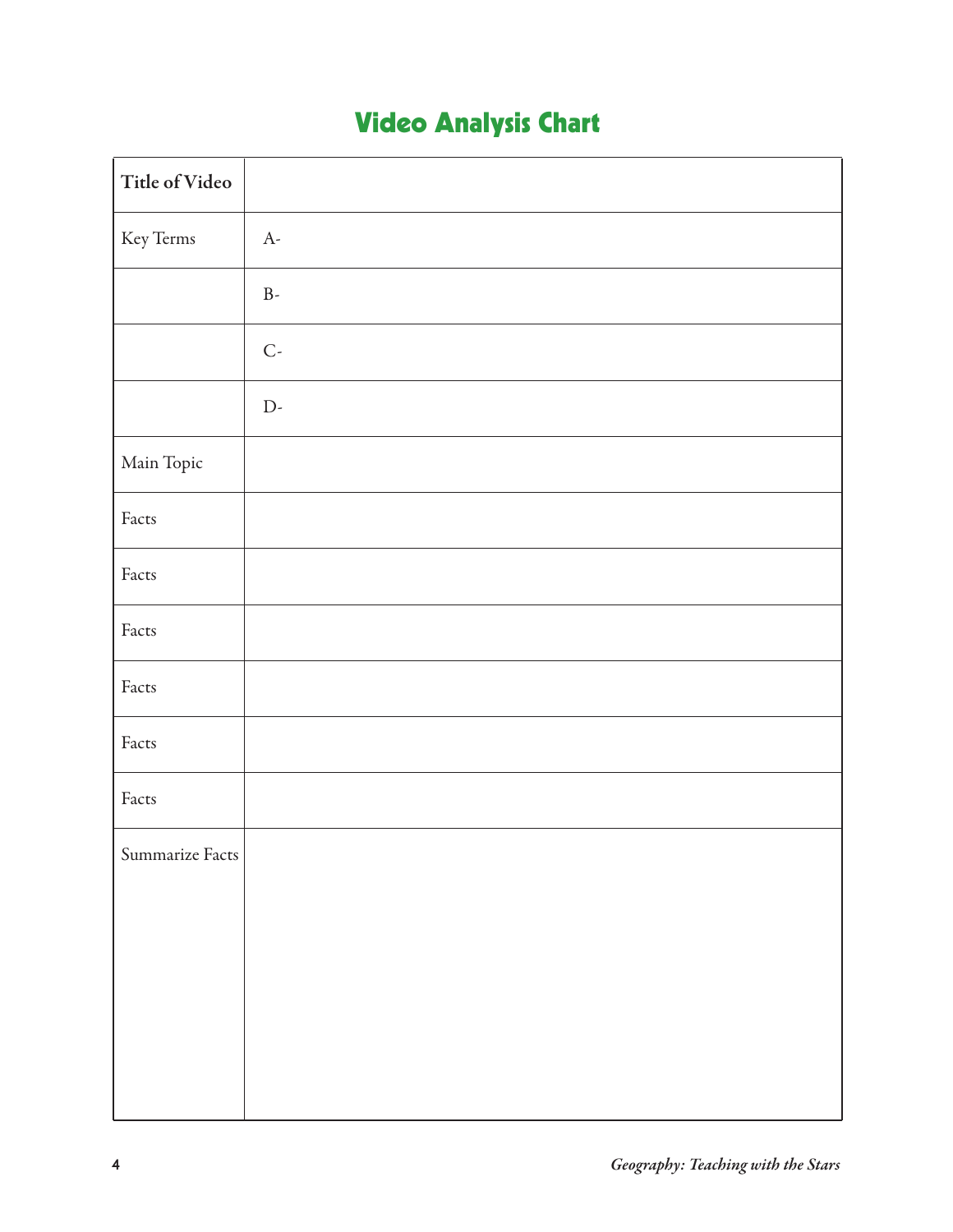# **Lesson Two: The Gulf of Mexico**

(two class periods)

#### **openinG the lesson**

- 1. Indicate that in this lesson, students will be investigating the Gulf of Mexico.
- 2. Begin by having students share what they already know about the Gulf of Mexico.

#### **DevelopinG the lesson**

- 3. Divide students into groups of four or five (one group for each of the articles used in the lesson.) Provide each group with copies of its assigned news story about the Gulf of Mexico. Indicate that each group's task is to become experts about the information contained in the news article it was assigned.
- 4. Distribute a copy of the **information chart** to each student. Have the students use the first row of the chart to guide their exploration of their assigned article.
- 5. Give each group about 20-25 minutes to read the assigned news article and to develop expertise about the Gulf of Mexico contained in the story, making use of the chart, and sharing their findings within their expert group.
- 6. After the allotted time, form new, groups so that there is at least one person who is an expert on each of the stories in each of the new groups.
- 7. Have the members share their expertise about the stories within these new groups. Encourage other group members to ask questions and add information to their charts, in the available rows, as each article is shared.
- 8. After completing the sharing of the Gulf of Mexico stories, have students return to their original groups. Invite each group to create the front page of a newspaper focusing on what they learned about the Gulf of Mexico in this lesson. Have each group select a leader to coordinate student work.
- 9. List the following guidelines on the board:

Create one front page per group

Pick a name for your newspaper

Create ads, articles, opinion pieces, letters to the editor related to the Gulf

Choose pictures to include and create an editorial cartoon to be scanned into the newspaper

Use "catchy titles" for all articles.

#### **closinG the lesson**

- 10. When each group is ready, have group members use the newspaper template available on its computer to create their newspapers.
- 11. Make a gallery display of the newspapers.